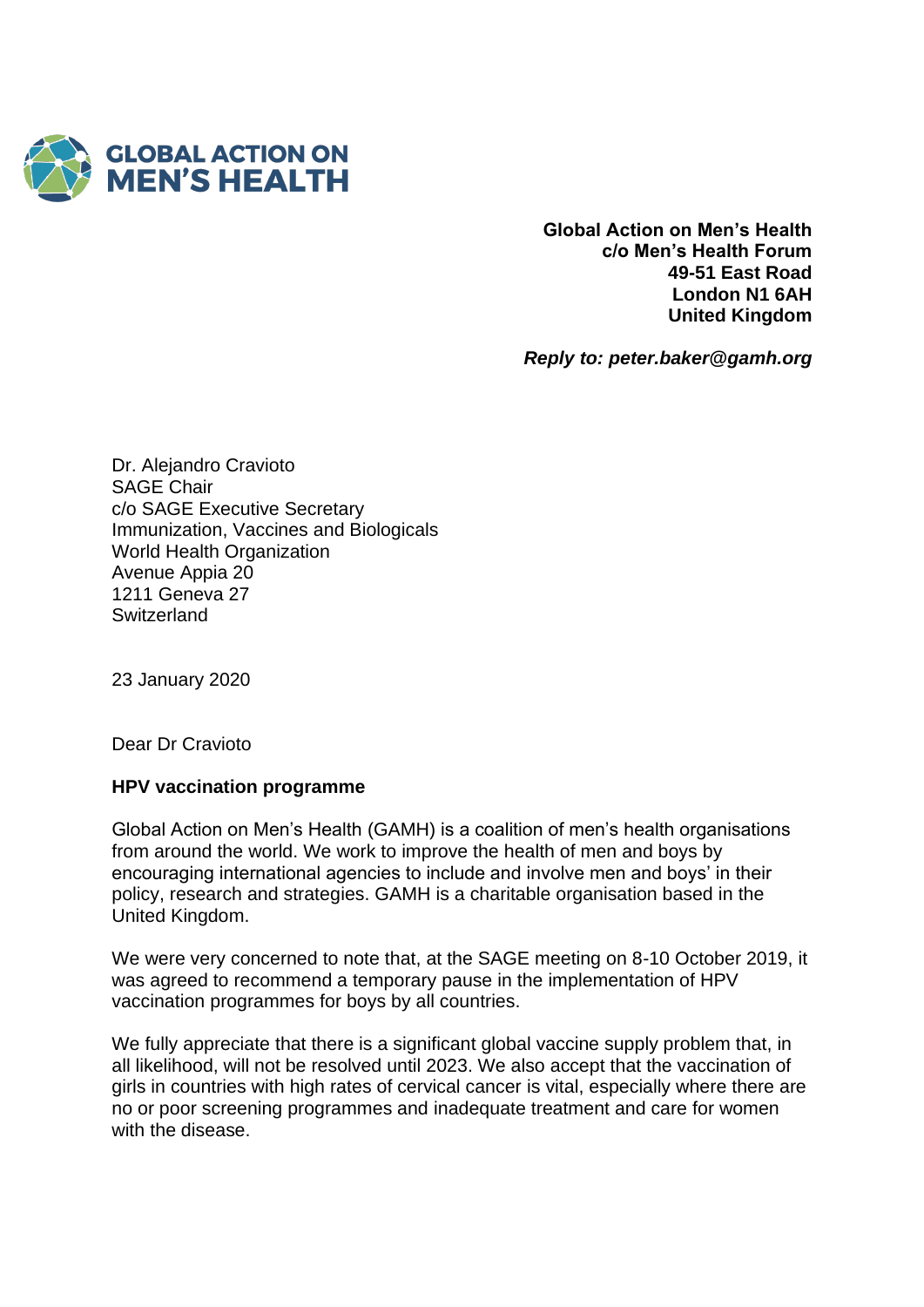Global Action on Men's Health wishes to raise the following points for your consideration:

- 1. The SAGE recommendation is not clear. Is it recommending that existing, established vaccination programmes for boys should be suspended or does the recommendation apply only to programmes that are in the pipeline but have not yet been implemented? Clarification of this point would be very helpful.
- 2. It is well-established that boys' programmes protect the health of males and females by reducing the risk of a range of cancers as well as anogenital warts and recurrent respiratory papillomatosis. Most cases, possibly three-quarters, of oropharyngeal cancer cases are caused by HPV and, globally, men are five times more likely to develop this cancer than women.<sup>1</sup> It is also well-established that the incidence of oropharyngeal cancer is rising rapidly, largely as a result of HPV infection. Reducing boys' access to HPV vaccination will leave many more exposed to the risk of developing oropharyngeal cancer as well as cancers of the anus, penis and elsewhere.
- 3. Men who have sex with men (MSM) will be at particular risk from any suspension of boys' programmes as they are completely unprotected by girls' programmes and disproportionately at risk of anal cancer. We also note that the SAGE recommendation will impact on those countries with HPV vaccination programmes specifically targeted at adult MSM.
- 4. If boys' programmes are suspended, this will provide great encouragement to anti-vaccination campaigners who will not hesitate to use the opportunity to spread 'fake news' about the rationale for the decision. It is not difficult to imagine that they will claim that there is 'secret evidence' showing that the vaccine is dangerous and there could well be knock-on effects on HPV vaccination uptake in girls and potentially also on vaccine uptake generally. You will of course be aware that WHO has declared vaccine hesitancy to be one of the top 10 threats to global health so it would be paradoxical to take action that could well exacerbate this problem.
- 5. The proposed action, if implemented, is highly likely to be confusing as well as an understandable cause of anxiety and anger for boys and their parents. They have been encouraged to take up the offer of vaccination because males are at risk of potentially fatal diseases. They would now be told that, even though they are evidently still at risk of those diseases, they cannot be protected. This could have an adverse impact on confidence in vaccines and the health system generally as well as political consequences for governments.
- 6. The suspension of boys' vaccination would be hugely disruptive and demoralising for the immunisation workforce.
- 7. Once boys' programmes have been suspended for several years it will be difficult and costly to reinstate them.
- 8. Vaccinating boys is central to the effort to eliminate HPV-related diseases. The goal of elimination cannot be achieved without universal vaccination.